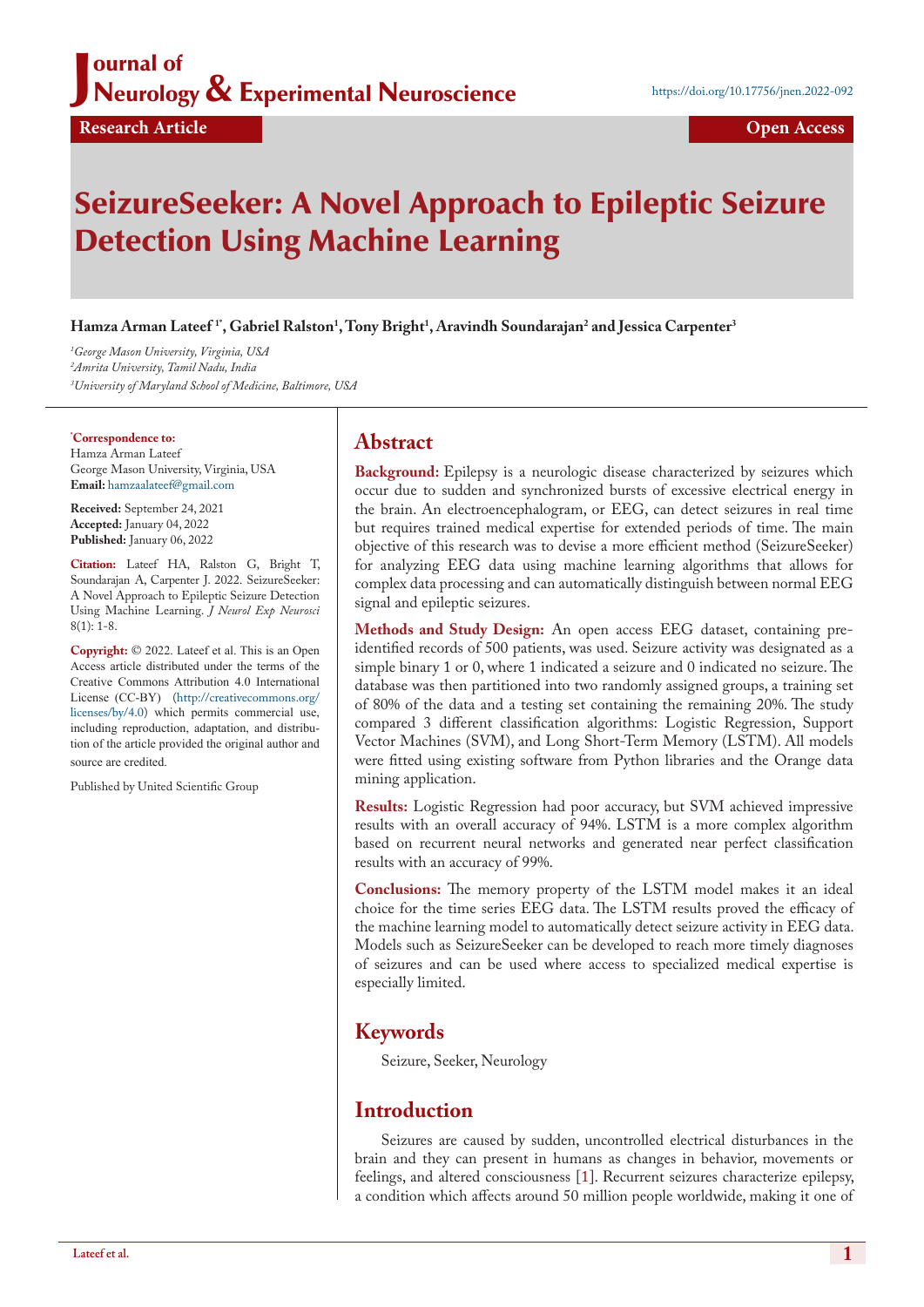the most common neurological diseases globally [[2\]](#page-6-0). Nearly 80% of people with epilepsy live in low- and middle-income countries and 75% of epilepsy patients living in low-income countries do not get optimal treatment. Seizures can also occur in hospitalized patients without a diagnosis of epilepsy and in very young infants in the first month of life. Such seizures that occur in critically ill individuals are not necessarily accompanied by physical convulsions and up to 92% of seizures in the ICU are clinically silent [\[3](#page-7-0)]. The success of seizure treatment is also dependent on seizure duration, with longer seizures becoming harder to contain. Thus, early detection and treatment of seizures is essential to improve the outcome.

An electroencephalogram (EEG) can be used to detect the abnormal surges of electrical activity that occur during a seizure, when brain waves are disrupted by sudden and synchronized bursts of excessive electrical energy. The EEG records electrical activity on the surface of the brain to identify the location of the abnormally firing neurons that cause seizures [\[4](#page-7-1)]. Small electrodes are attached to various parts of the patient's scalp ([Figure 1\)](#page-1-0), and the EEG records the electrical power passing between two nodes, known as a channel. The result of this process is a record of numerous channels of electrical activity in different parts of the brain over time ([Figure 2](#page-1-1)). Currently, seizure detection, even in ICUs, relies on trained medical professionals who must meticulously read EEG data to identify seizures.

The manual process of seizure detection is timeconsuming and heavily depends on trained human expertise. Also, the process is subject to human error and can lead to misdiagnosis. In modern ICUs, however, while vital functions are monitored continuously, brain functions are not. In up to 82% of monitored neurological patients, continuous EEG will have an impact on medical decision making ( Jordan



<span id="page-1-0"></span>



<span id="page-1-1"></span>2005) [\[5](#page-7-2)], but only four of every five centers in the United States have in-house continuous EEG monitoring available, and even in these cases there is no continuous reading provided. The ability to have automated seizure detection, especially in ICU settings where expert interpretation of the EEG is unavailable, is of utmost importance.

Creating a means for automated analysis of EEGs can improve the quality of patient care by shortening the time to diagnosis, reducing manual error, and automatically detecting injurious events. Thordoff and colleagues conducted one of the first successful automated classifications of seizures with EEG data in 2016. They created a Recurrent Convolutional Network that converted 969 hours of signal data from 23 epileptic child patients into images. More recently, research generated the largest known database of EEG seizure data, called the TUH EEG Seizure Corpus, and built a model to classify whether the data represented a seizure or not  $[6, 7]$  $[6, 7]$ .

The aim of this project was to devise a more efficient method for analyzing EEG data using machine learning algorithms that allows for complex data processing and provides high accuracy.

### **Methods and Materials**

The process of developing machine learning models for classification of data typically consists of 4 main steps ([Figure](#page-2-0)  [3\)](#page-2-0). The first step is to acquire the data that will be used to train the models. Acquiring enough data with the appropriate explanatory variables is important to produce models with good classification performance. Data Preparation is one of the most critical steps in the machine learning process and involves cleaning the data and partitioning the data into a training and test set [8]. With appropriate data, multiple machine learning methods can be used to train models that can then be evaluated and improved in the final step.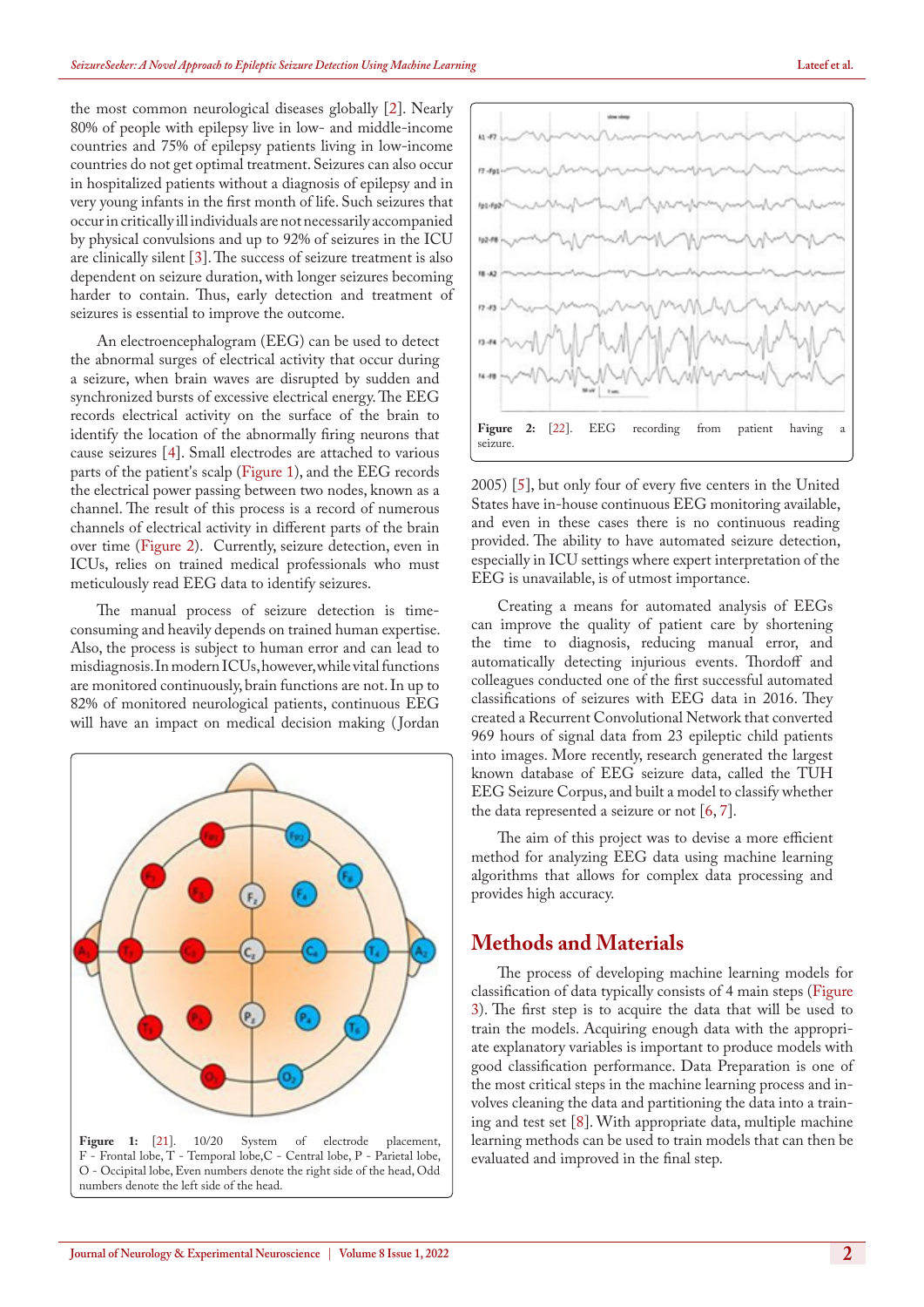

### <span id="page-2-0"></span>**Data collection**

Machine learning classifiers attempt to predict the class of observations of data points using a machine learning model that maps the values of the explanatory variables to a predicted target class [[9\]](#page-7-5). This process typically requires large amounts of data that has been correctly classified that can be used to train the models. Such EEG data could be from patients that exhibited both seizure and non-seizure activity. Unfortunately, EEG data is not readily available and conducting experiments with live patients was not feasible for this study. Fortunately, the popularity of machine learning studies has produced online repositories of data. Kaggle.com is one of the most popular machine learning sites and contains data from the American Epilepsy Society that is available to researchers to develop and improve epilepsy prediction models [8].

This project used a data set from Kaggle that contained EEG data for 500 patients. The EEG for each patient was broken up into 23 single channel segments of 23.6 seconds, resulting in 11,500 total observations. For each observation, the EEG signal was recorded at 178 time intervals (every 0.13 sec). These values were used as the explanatory variables, while the response variable was the classification of seizure activity on a scale of 1-5. The description for the values in the response variable is provided in table 1. An example of the EEG output for each of the seizure activity levels is shown in [figure 4](#page-2-1). Initial observations indicate that differentiating between level 1 and 2 could be challenging, while levels 3-5 show more obvious differences in the EEG pattern.

### **Data preparation**

One of the most important steps in the machine learning process is preparing the data by partitioning it

<span id="page-2-1"></span>

|                       | Table 1: Description of EEG response variable values.               |
|-----------------------|---------------------------------------------------------------------|
| <b>Response Value</b> | Description                                                         |
| 1                     | Patient exhibiting seizure activity                                 |
| 2                     | Section of brain has a tumor, but no<br>seizure activity            |
| 3                     | Section of brain previously had a tumor,<br>but no seizure activity |
| 4                     | Patient had eyes closed, but no seizure<br>activity                 |
| 5                     | Patient had eyes open, but no seizure<br>activity                   |

into 2 sets: a training set and a test or validation set [\[10](#page-7-6)]. Partitioning the data is important because it helps to ensure that the model is robust and will maintain its classification performance when faced with new data. The training set is used to build or fit the model. If the model were using all of the data, the model would likely perform well, but would likely not perform well with a new set of data [\[10](#page-7-6)]. The training data is the subset that the model uses to learn the relationships between the explanatory variables and the response variable. In our study, the models learn the relationship between the EEG signal at various time intervals and the resulting seizure activity value. To further guard against over fitting the data to the training set, cross validation can be used.

Cross-validation further divides the training set into smaller "folds'' which are smaller training and test sets. Models are trained across all folds which helps to improve overall model performance [8]. [Figure 5](#page-2-2) illustrates how the original data is partitioned into training and test data and how cross validation is used. Once the models are fit to the training data, the test, or validation, set is used to evaluate the model performance.

<span id="page-2-2"></span>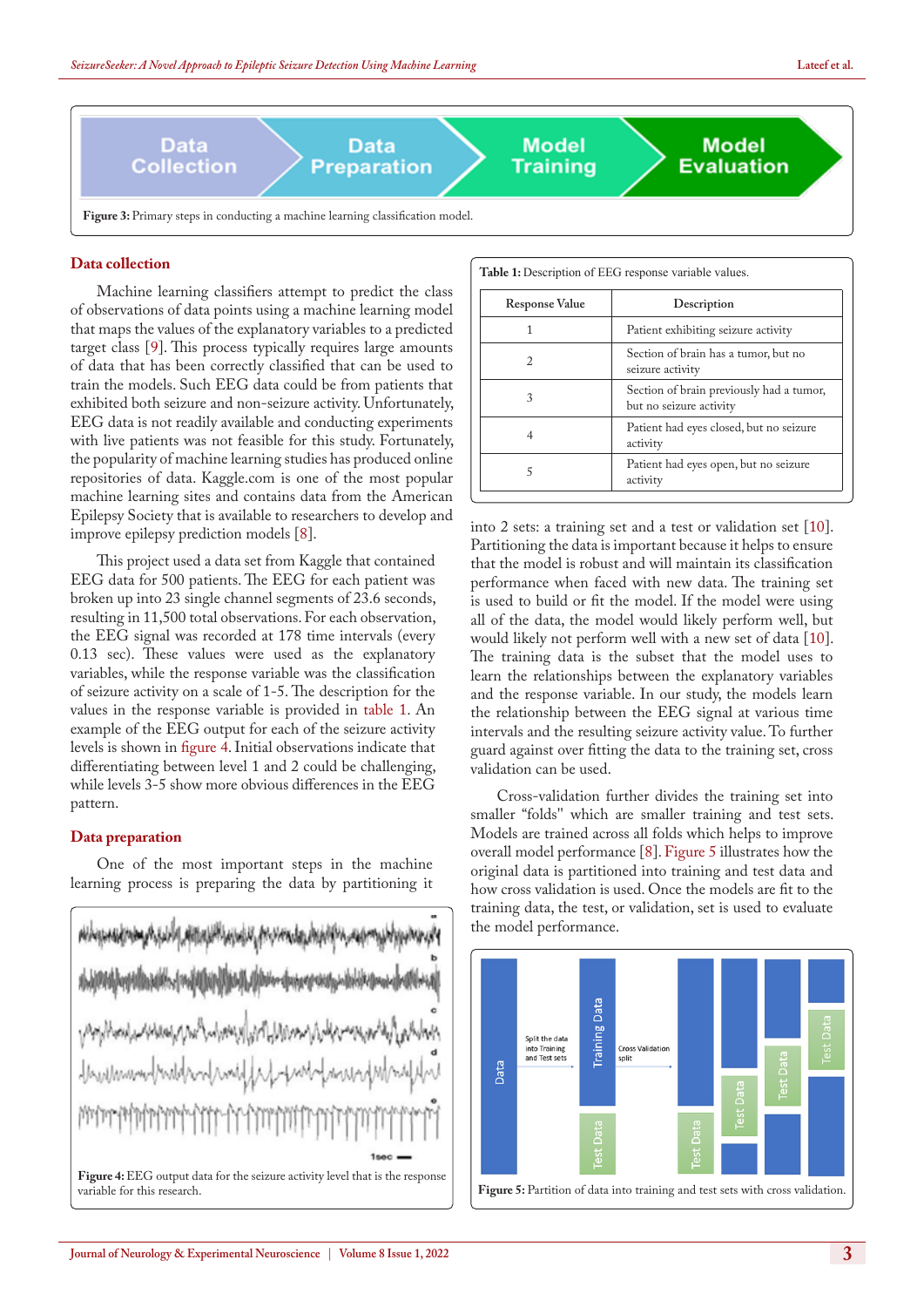For this study, the 80/20 Pareto Rule was used to partition the data. The 80/20 rule suggests that 80% of the response comes from 20% of the causes, and this principle has proven statistically effective in explaining phenomena involving humans, machines, and the environment [11]. For this reason, most machine learning studies will partition data into a training set consisting of 80% of the observations, and a test set consisting of the remaining 20%. To avoid any bias, the observations were randomly assigned to the training and test sets.

The primary purpose of this research was to identify seizures in EEG data. Because of this, the response variable in this data set needed to be transformed into a binary value where 1 indicated that a seizure was present in the data and 0 indicated no seizure. The response variable in this set was easily mapped to a binary response variable by converting all response values >1 to 0. In the original data, only a seizure activity value of 1 indicated an actual seizure.

#### **Model training**

There are many machine learning algorithms that can be used for classification models. The methods range from simple linear models or nearest neighbor algorithms to more complex neural network models. This study used a range of machine learning algorithms, including the traditional methods of Logistic Regression and Support Vector Machines (SVM) as well as the more complex Long Short-Term Memory (LSTM) method. Each model was fit using Python machine learning libraries and the Orange (v 3.27.1) data mining application.

#### **Logistic regression**

Logistic Regression has long been the standard machine learning algorithm for classification models with a binary response variable [12]. Logistic Regression is considered a very simplistic method that like most machine learning algorithms, defines a relationship between the independent and dependent variables and seeks to define a boundary value to divide the classification labels. Logistic Regression assumes a linear relationship between the independent and dependent variables, and it may not be appropriate for data with complex non-linear relationships (Waseem 2020) [13]. Although it is simplistic, Logistic Regression models calculate probability values in addition to a predicted class.

Logistic Regression utilizes a sigmoid function, which is an s-shaped function that can map any real number to a value between 0 and 1 [[10\]](#page-7-6). The graph in [figure 6](#page-3-0) shows an example of a sigmoid function over one explanatory variable in a Logistic Regression. The logistic function results in a probability value which can be used to classify the observation as either a 0 or 1. Logistic Regression creates a linear combination of the independent variables and like linear regression, the algorithm finds the optimal coefficients for the sigmoid function for each variable.

#### **Support vector machines**

Support Vector Machines (SVM) is another simple, yet foundational, machine learning algorithm. The goal of SVM is



<span id="page-3-0"></span>to find an optimal hyperplane, across the n-dimensional space created by the independent variables that distinctly classifies the data points [[14\]](#page-7-7). SVM can be used for both regression and classification purposes, but it generally performs best as a classifier. In Logistic Regression, the output of a function is mapped on the probability range of [0, 1] and values above a 0.5 threshold are classified as 1 and below 0.5 is classified as a 0. In SVM, if the output of the linear function is greater than 1, then the observation is classified as 1, and if the output is less than -1, then the observation is classified as 0, which results in a margin space on the range of  $[-1,1]$  [[14\]](#page-7-7).

The plot in [figure 7](#page-3-1) illustrates how SVM works. In two dimensions, the data is divided by a line which is defined as the line that maximizes the distance between the nearest observations from different classes. This distance is called the margin, and the data observations that are closest to the line define the margin and are called support vectors. The fact that the algorithm is only dependent on the support vector observations, makes SVM a very computationally efficient algorithm. This makes SVM a preferred method for large data sets with many independent variables. Maximizing the margin distance helps SVM algorithms be robust to new data (Gandhi 2018) [14]. The support vectors are the data points that are most difficult to classify and have the biggest influence on how the hyper plane that divides the data is determined.

<span id="page-3-1"></span>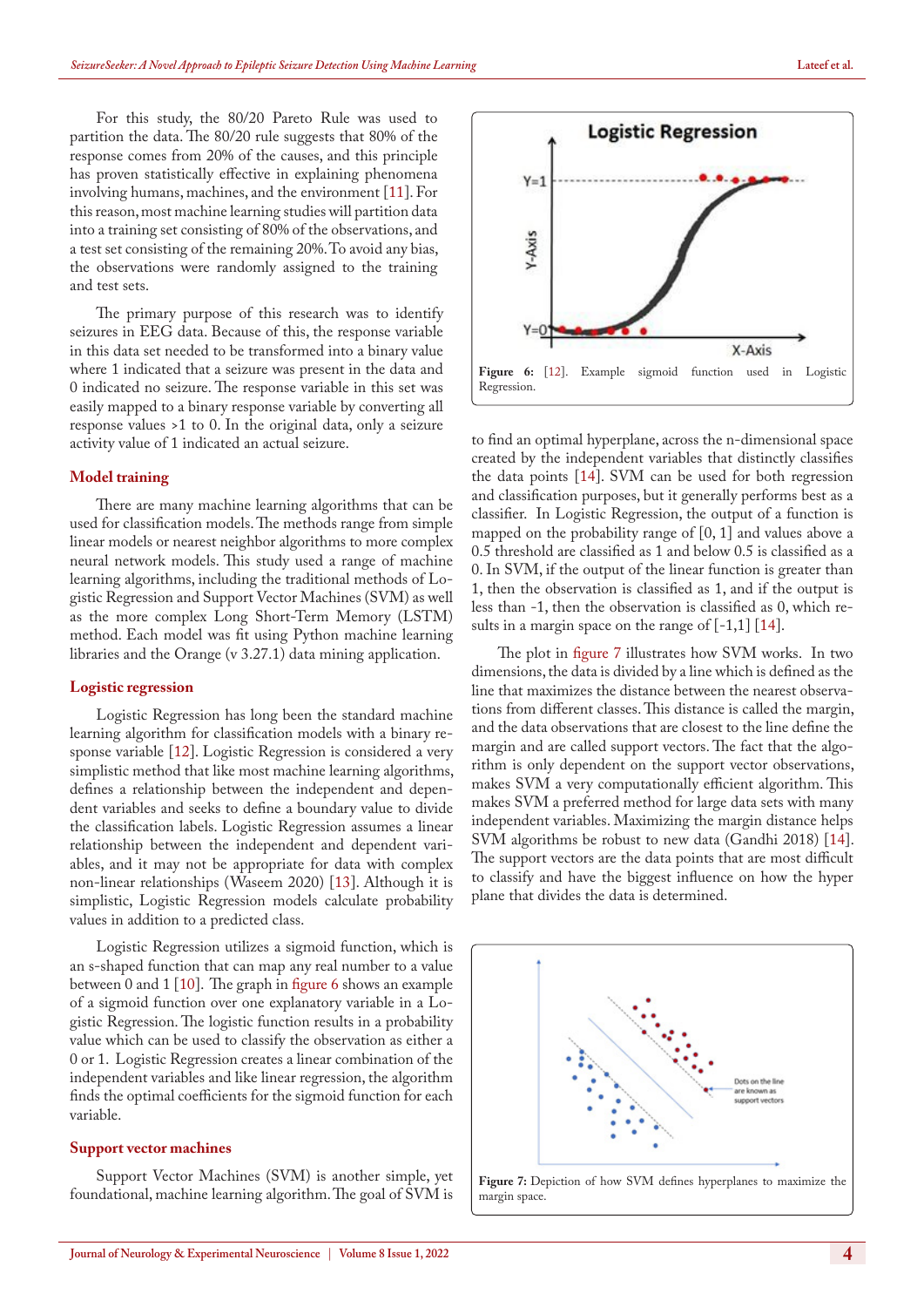#### **Long short-term memory**

Long Short-Term Memory (LSTM) is a machine learning algorithm based on Recurrent Neural Networks (RNNs). Neural networks mimic the human brain. At their simplest form, they take linear combinations of the observations in the input layer data observations and create hidden layers, which then feed forward to the output layer [[15\]](#page-7-8). The nodes in the hidden layers are neurons that are "activated" when they have positive weights and therefore influence the output. The picture in [figure 8](#page-4-0) shows the basic structure for a neural network. More complex models involve more hidden layers which results in a deeper, deep learning model. RNNs use the state information from the previous layer to inform the activation of the next layer which helps provide context information [\[16](#page-7-9)].

LSTM is an RNN that is able to extend the length of the memory at each node. RNNs have a short-term memory in that the current node only has the memory of the information from the previous node. LSTM enables longer term memory by utilizing a series of gates in a memory block that is connect-



<span id="page-4-0"></span>ed through layers [[17\]](#page-7-10). The diagram in [figure 9](#page-4-1) shows the basic gate structure for an LSTM model. The gates act like switches to turn the memory block on or off. The memory feature of LSTMs makes them ideally suited for time series data, and like other neural network models, they are able to perform well with complex data relationships [\[17](#page-7-10)]. However, the complexity of neural network algorithms makes it difficult to derive the underlying relationships between the input variables and the response variable.

### **Model evaluation**

The final phase in the machine learning process is model evaluation. Once the models have been fitted to the training data, the resulting models can be used to classify the test data. The predicted classification for each model can then be evaluated against the true classification value to determine the over-



<span id="page-4-1"></span>all accuracy of the classification model. In addition to overall accuracy, there are many metrics that can be used to evaluate classifier performance.

A confusion matrix is the most basic model assessment tool. The confusion matrix consists of 4 specific metrics: true positives, false positive, true negatives, and false negatives [8]. True positives are the observations where the model correctly predicted a classification of 1, and false positives are the observations where the model incorrectly predicted a classification of 1. True negatives are the observations where the model correctly predicted a classification of 0, and false negatives are the observations where the model incorrectly predicted a classification of 0. Overall accuracy is calculated using the equation below:

#### *Accuracy* = (*True Positive* + *True Negative*)/(*Total Number of Observations*)

In most cases, accuracy alone is not a sufficient metric to assess classification performance. Precision and Recall are often used to help assess the real predictive power of the model [18]. Precision measures how well the model performs when it predicts a positive, whereas Recall measures how well the model performs at finding the real positives. Precision and Recall are related to 2 other metrics: Sensitivity and Specificity. Recall is the same as Sensitivity, whereas Specificity is the ratio of True Negatives to the total number of negatives. Specificity is used in studies where classification of negative is more important. In some applications, Precision or Recall may be of higher priority, but in cases where a balance is needed, then the F1 metric is typically used. All of these metrics were used in the evaluation of the three model types. These metrics were calculated using the equations below:

*Precision* = *True Positives*/(*True Positives* + *False Positives*)

# *Recall* = *True Positives*/(*True Positives* + *False Negatives*) *F* 1 = 2 \* (*Precision* \* *Recall*)/(*Precision* + *Recall*)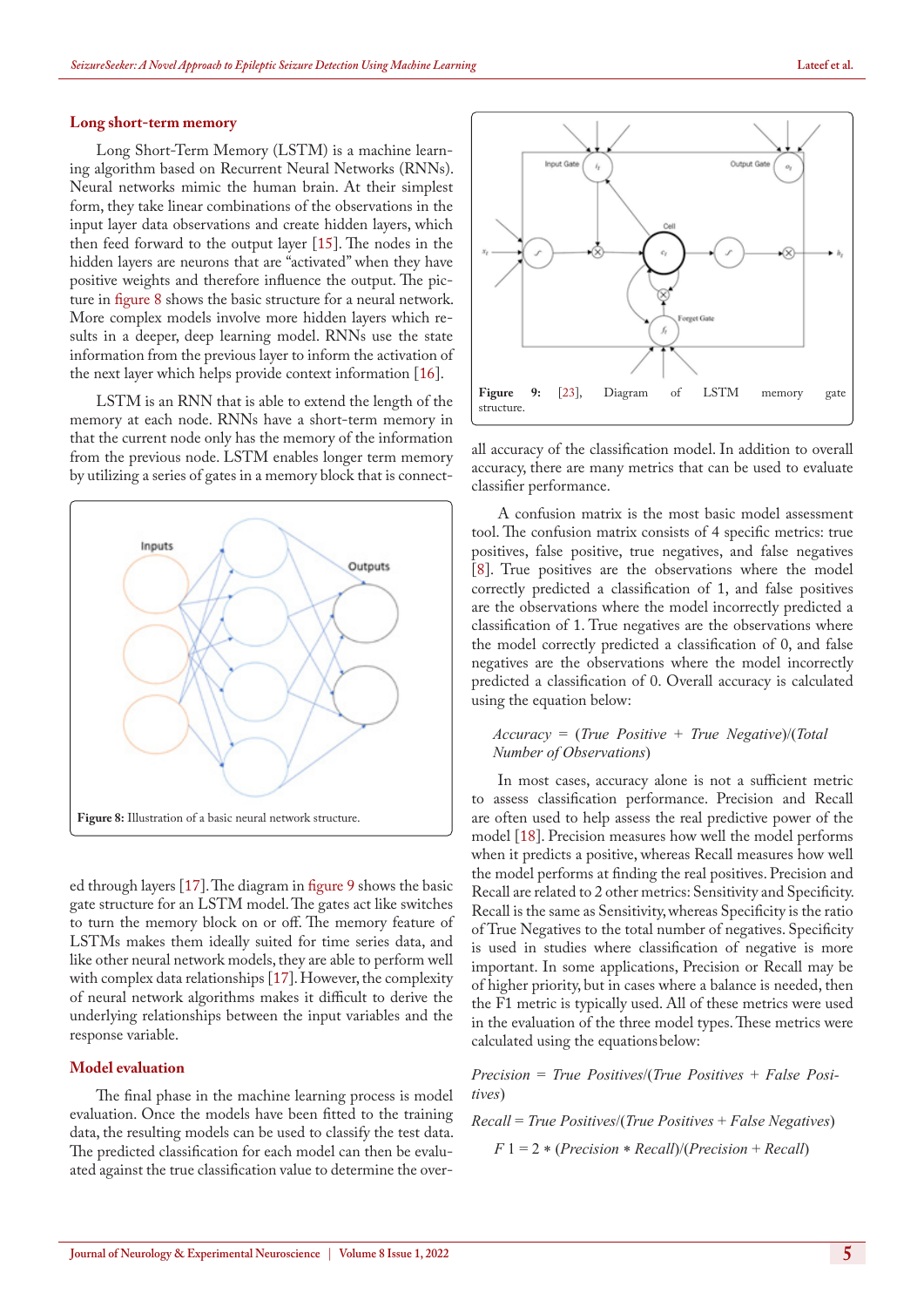# **Results**

Each classification model was fit using cross validation of the training data. Once the best model fit was achieved with the training data, the test data was used to compare and evaluate the methods. The results for training and testing for each method are provided below. The training results in tables 2-[4](#page-2-1) are shown as a confusion matrix which shows the overall classification results for each method against the training data.

The training methodology for the LSTM model was slightly more complex. The LSTM algorithm with a Dropout value of 0.3 was used for all of our layers, and the activation 'softmax' was used to classify our data. The LSTM model was

| Table 2: Confusion matrix for Logistic Regression training data. |           |     |
|------------------------------------------------------------------|-----------|-----|
|                                                                  | Predicted |     |
|                                                                  |           |     |
| Actual                                                           | 59%       | 22% |
|                                                                  | 10%       |     |

|        | Table 3: Confusion matrix for SVM training data |           |
|--------|-------------------------------------------------|-----------|
|        |                                                 | Predicted |
|        |                                                 |           |
| Actual | 76%                                             | 5%        |
|        | $1\%$                                           | 18%       |

| Table 4: Confusion matrix for LSTM training data. |  |     |           |  |
|---------------------------------------------------|--|-----|-----------|--|
|                                                   |  |     | Predicted |  |
|                                                   |  |     |           |  |
| Actual                                            |  | 79% | $1\%$     |  |
|                                                   |  | 1%  | 19%       |  |

trained using the 5 category response variable, which was then transformed back to a binary response variable for the test data. LSTM also utilizes epochs to achieve better results and avoid over fitting and obtain an average sampling rate of 37 ms/step. The graph in [figure 10](#page-5-0) shows the relationship between the validation accuracy and validation loss during our training session. In the graph, as the number of epochs went up the accuracy got better and the loss decreased. This relationship is due to the algorithm trying to reduce the loss amount as much as possible to try to maximize the accuracy. Against the 5 categories in the training data, LSTM achieved an accuracy of approximately 75%.

The test results for the classification methods are provided in the following tables. Table 5-7 show the confusion matrices for the overall classification results against the test data set. Table 8 provides the resulting evaluation metrics, including the overall Accuracy, Precision, Recall, F1, Sensitivity, and Specificity for each method using both the training and test data sets.



<span id="page-5-0"></span>Figure 10: Accuracy vs Loss for training epochs using LSTM.

| Table 5: Confusion matrix for Logistic Regression test data. |  |           |     |  |
|--------------------------------------------------------------|--|-----------|-----|--|
|                                                              |  | Predicted |     |  |
|                                                              |  |           |     |  |
| Actual                                                       |  | 53%       | 25% |  |
|                                                              |  | 13%       |     |  |

| Table 6: Confusion matrix for SVM test data. |  |           |     |  |
|----------------------------------------------|--|-----------|-----|--|
|                                              |  | Predicted |     |  |
|                                              |  |           |     |  |
|                                              |  | 74%       | 4%  |  |
| Actual                                       |  | 2%        | 19% |  |

| Table 7: Confusion matrix for LSTM test data. |  |           |       |  |
|-----------------------------------------------|--|-----------|-------|--|
|                                               |  | Predicted |       |  |
|                                               |  |           |       |  |
| Actual                                        |  | 80%       | $0\%$ |  |
|                                               |  | $1\%$     | 19%   |  |

### **Discussion**

For the training data, SVM performed well with an accuracy of 94% and F1 metric of 86%. The Logistic Regression training results were lower with an accuracy of 68% and an F1 of 37%. The results against the test data were similar which indicated that the models were not over-fit to the training data. In our testing data, once again SVM outperformed Logistic Regression with an accuracy of 94%, which is 26% better than Logistic Regression. Across all evaluation metrics, LSTM outperforms SVM and SVM outperforms Logistic Regression in both training and test data results.

A Receiver Operating Characteristic (ROC) curve shows the trade-off between sensitivity and specificity. Classifiers that give curves closer to the top-left corner indicate a better performance. The ROC curve in [figure 11](#page-6-1) compares the overall performance of the Logistic Regression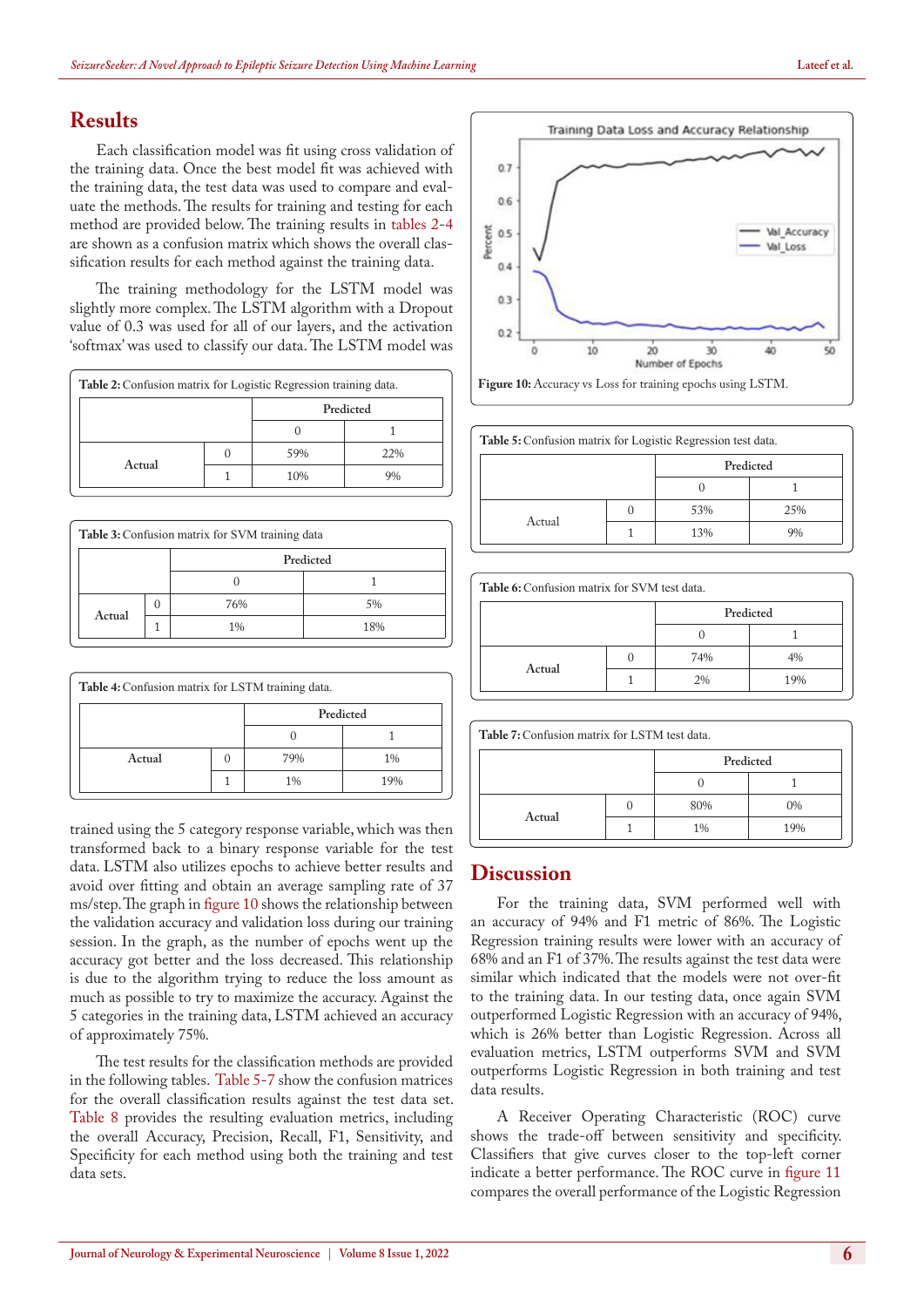|             | Logistic<br>Regression |             | <b>SVM</b> |             | <b>LSTM</b>     |             |
|-------------|------------------------|-------------|------------|-------------|-----------------|-------------|
|             | Training               | <b>Test</b> | Training   | <b>Test</b> | <b>Training</b> | <b>Test</b> |
| Accuracy    | 68%                    | 62%         | 94%        | 94%         | 98%             | 99%         |
| Precision   | 30%                    | 27%         | 80%        | 82%         | 95%             | 98%         |
| Recall      | 48%                    | 42%         | 94%        | 90%         | 95%             | 97%         |
| F1          | 37%                    | 32%         | 86%        | 86%         | 95%             | 98%         |
| Sensitivity | 48%                    | 42%         | 94%        | 90%         | 95%             | 97%         |
| Specificity | 73%                    | 68%         | 94%        | 95%         | 99%             | 100%        |

**Table 8:** Evaluation metrics for classification methods.

and SVM classifiers. The Logistic Regression model does not perform well, and struggles to provide any meaningful predictive result. SVM clearly outperforms the Logistic Regression model and generates accurate predictions that could be acceptable for automated identification of seizure activity. By comparison, the ROC curve for LSTM is shown in [figure 12](#page-6-2). Although the results are close, the LSTM curve dominates the curve shown for SVM.

Overall, LSTM outperforms the other classifier models across all metrics. The overall accuracy of 99% and the outstanding F1 metric, proves that LSTM is the best



<span id="page-6-2"></span><span id="page-6-1"></span>

classification method for identifying seizure activity.

Our findings are similar to the accuracy obtained by others using LSTM and CNN methods to classify electrographic recordings as seizure or not seizure (Abdelhameed 2018 [\[19](#page-7-11), 20].

Even though the accuracy results for our final testing phase using the LSTM model was 99%, the accuracy when the response included all 5 categories of seizure activity was not as high. The primary purpose of this experiment was simply to identify when a patient had a seizure or not, therefore the use of a binary response and the resulting accuracy are appropriate. In the future, more research should be done to improve the performance of the LSTM classifier across all 5 seizure activity categories. This would further improve the applicability, and credibility, of the model to provide doctors with automated seizure identification that they trust.

### **Conclusions**

Although the SVM model performed well, the long-term memory characteristic of LSTM makes it the best performer across all evaluation metrics for this type of data. Datasets collected in EEG research can be challenging to generate or gain access to. The data for this project was pre-processed, and further work should be done to understand the data collection and transformation process so that this model could be applied to real-time EEG data. Overall, this research has shown the potential to use complex machine learning classification models such as LSTM to accurately identify seizure activity in EEG data. This has the potential to assist healthcare professionals and improve neurological diagnosis and treatment. Besides accelerating the analysis of EEG data such models may also be trained to distinguish between different seizure types and also provide more accurate localization of the seizure onset to potentially enhance surgical outcomes.

#### **References**

- 1. Seizures. [[https://www.mayoclinic.org/diseases-conditions/seizure/](https://www.mayoclinic.org/diseases-conditions/seizure/symptoms-causes/syc-20365711) [symptoms-causes/syc-20365711](https://www.mayoclinic.org/diseases-conditions/seizure/symptoms-causes/syc-20365711)]
- <span id="page-6-0"></span>2. Epilepsy. [\[https://www.who.int/news-room/fact-sheets/detail/epilep-](https://www.who.int/news-room/fact-sheets/detail/epilepsy)